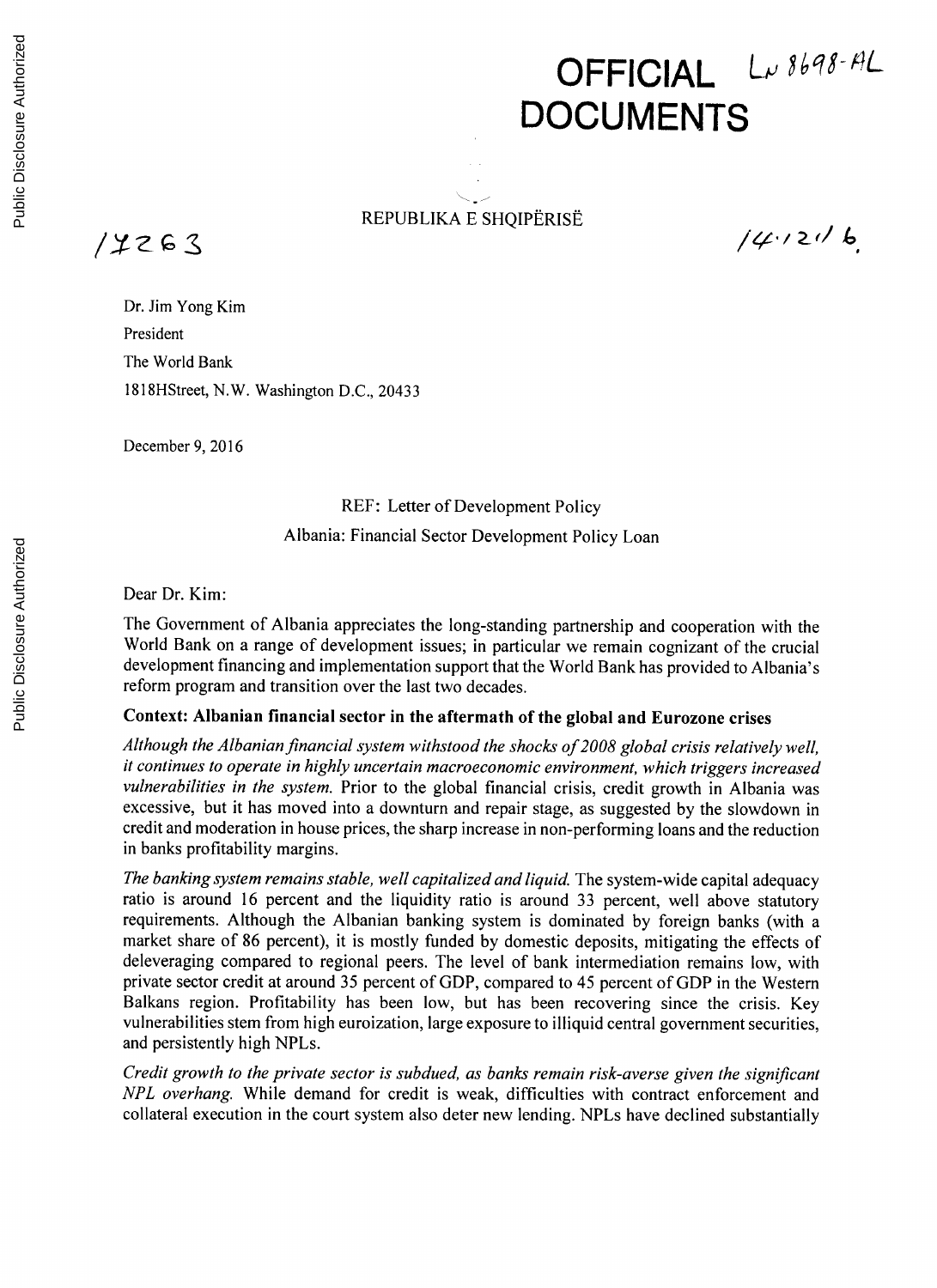from their peak of **25** percent in September 2014 but still remain high at **18** percent of all loans in December **2015.** Provisions cover **71** percent of gross NPLs.

#### **Government's Program**

*Our main economic objectives over the medium term are to restore robust and sustainable growth that would improve the living standards of our citizens; reduce the macroeconomic risks associated with the rising public debt; and mitigate the financial sector risks so credit can flow again.*

We are fully committed to go through several deep reforms during the medium term **2017 -** 2020 and achieve the following goals:

- **-** *We are committed to putting our public finances on a sustainable path and lowering public debt over the medium-term.* We have begun the process of fiscal consolidation since 2014, with the goal to achieve a reduction in public. **By** 2020, we aim to bring public debt down to **60** percent of **GDP** from about **71** percent in **2013.** In **2016** we are targeting a positive primary surplus and remain fully confident to achieve that **by** the end of the year. That makes only the second time Albania has had a positive primary surplus while the overall balance targeted at 2.4 percent of **GDP** for this year makes it the lowest deficit level Albania has recorded in the post-communist period. We remain cautious about the uncertainties ahead, particularly the risks related with the economic developments in the Eurozone, and we stand ready to make the adjustments necessary to ensure that fiscal consolidation is preserved. Earlier this year we presented several key legal improvements in the mediumterm fiscal framework and public financial management including debt reduction fiscal rule, which were closely consulted with our international partners, including the World Bank and the IMF to strengthen.
- **-** *We are committed to taking a proactive role in reforming the business climate to support robust and sustainable growth.* As we have now resoled the problem of arrears, we plan to ensure that other business complaints are addressed. Strengthening the revenue administration; fighting the informal economy to reduce the competitiveness distortions; reducing redundant regulatory and procedural hurdles faced **by** the business community are some of the key measures in this regard.
- **-** *Albania's long-term goal is to join the European Union.* As outlined in the European Commission's **2015** Progress Report for Albania, we have adopted key judicial, public administration and parliamentary reform measures that would allow us to make progress toward **EU** accession. We have also made strides in the fight against corruption and organized crime. We intend to further strengthen the independence and efficiency of the justice system, the fight against corruption and organized crime, and reforms in public administration and the constitutional amendments approved unanimously **by** the Parliament in July of this year is a fundamental step in this direction. We plan to progress quickly with other laws necessary for a successful implementation of justice reform which than will open the door for negotiations with EU to advance in the integration process.
- than will open the door for negotiations with **EU** to advance in the integration process. **-** *Another main goal we are committed to achieve, with the highly appreciated assistance of World Bank, is maintaining a stable financial system, and improving the supervisory framework.* We are implementing a comprehensive strategy to further to reduce NPLs. The plan integrates and sequences reforms in the areas of supervision, regulatory enforcement, debt restructuring, and insolvency. We have already submitted legal changes to Parliament to better protect financial collateral and to strengthen property rights over real estate,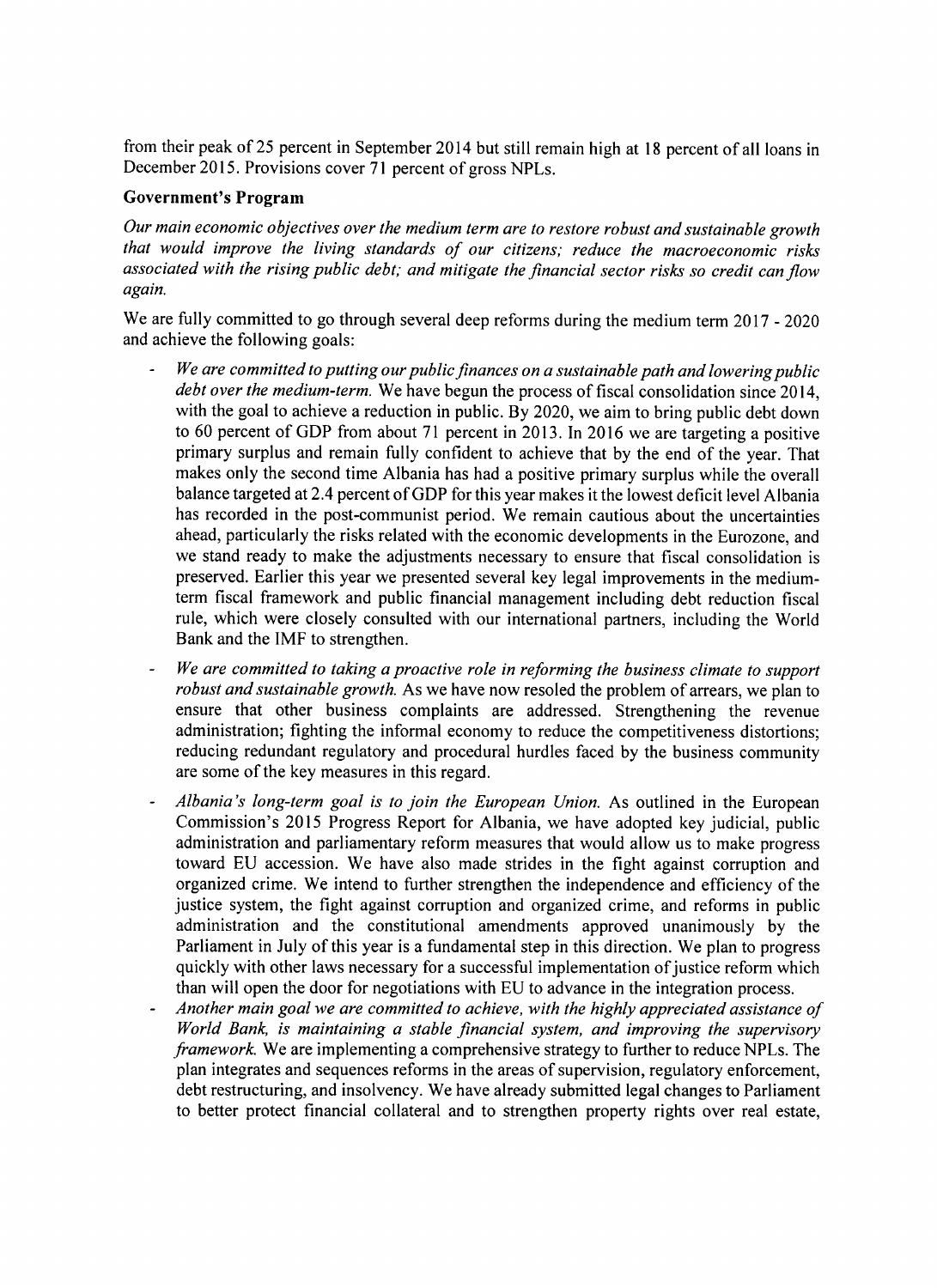amended regulations to facilitate write-offs and collateral management, and formulated an action plan for handling the **35** largest holders of NPLs (that account for around **50** percent of the NPLs). Additional measures supported **by** this DPL have been recently approved, such as the bankruptcy law, as well as amendments to the Civil Procedure Code and the Private Bailiff's Law, in order to increase the efficiency of the NPLs resolution process.

- Bank of Albania has made significant strides in improving its supervisory vigilance. Although Greek banks account for around **13** percent of total assets, the banking system weathered the financial turmoil in Greece last summer with minimal spillovers. The authorities adopted the Basel II framework in **2015** strengthening the banks' risk management practices. With about **70** percent of assets concentrated in the four largest banks, the authorities have been monitoring closely systemic institutions. The crisis management framework has been improved, including **by** preparing a new draft bank resolution law. The BoA also joined the European Banking Authority College in **2015,** which will enable better coordination with foreign supervisors. The level of unhedged foreign currency lending remains high. However, itis being closely monitored and tackled **by** the BoA through the support of IMF. Share of local currency loans has increased in the few recent years.
- **-** *Nonbank supervision has been strengthened.* The non-banking sector in Albania is relatively small at around **10** percent of **GDP,** but has seen rapid growth over the past few years. *5* Investment funds in particular have expanded rapidly, currently accounting for about half of this sector. The low interest rate environment is leading to increased appetite for savings instruments in the non-banking sector. In June **2015,** we approved new regulations on liquidity requirements and asset valuation for investment funds. **All** vacancies on the executive board of the Albanian Financial Supervisory Authority **(AFSA)** have now been filled, after some delays.

### Reforms Supported **by** the Financial Sector Development Policy Loan

The 2014 Financial Sector Modernization Development Policy Loan **(FSM** DPL) from the World Bank supported a set of **10** prior actions to help Albania implement key financial sector reforms. This Financial Sector DPL will support our efforts to further strengthen the resiliency of the financial sector in the following three areas: (i) adopting policy measures to reduce Non Performing Loans (NPLs) and enhance the financial safety net; (ii) strengthening regulation, supervision and resolution regime of banks, and Savings and Credit Associations (SCAs); and (iii) strengthening the regulation and supervision of investment funds.

# *(i) Reducing NPLs and enhancing the financial safety net*

*Further policy measures are needed in order to reduce NPLs.* The **NPL** ratio reached 24.9 percent at end-September 2014, before declining to **18.2** percent at end-December **2015,** and then increasing slightly to **19.5%** in May **2016.** Despite the decline, the **NPL** level remains high on the back of sluggish economic growth due to internal/external factors and further legal measures are needed to better tackle the reduction of NPLs. We formed an inter-agency working group, which together with the banking industry, worked on an **NPL** reduction strategy. As result, a NPLs reduction Action Plan was drafted, that was endorsed **by** the Prime Minister and the BoA Governor in August **2015.** We remain committed to encourage the resolution of **35** large NPLs, **by** supporting implementation plan prepared **by** BoA, which aims to stimulate voluntary out of the court restructuring.

More specifically, the Government and other relevant institutions are implementing the following key measures with the support of this DPL: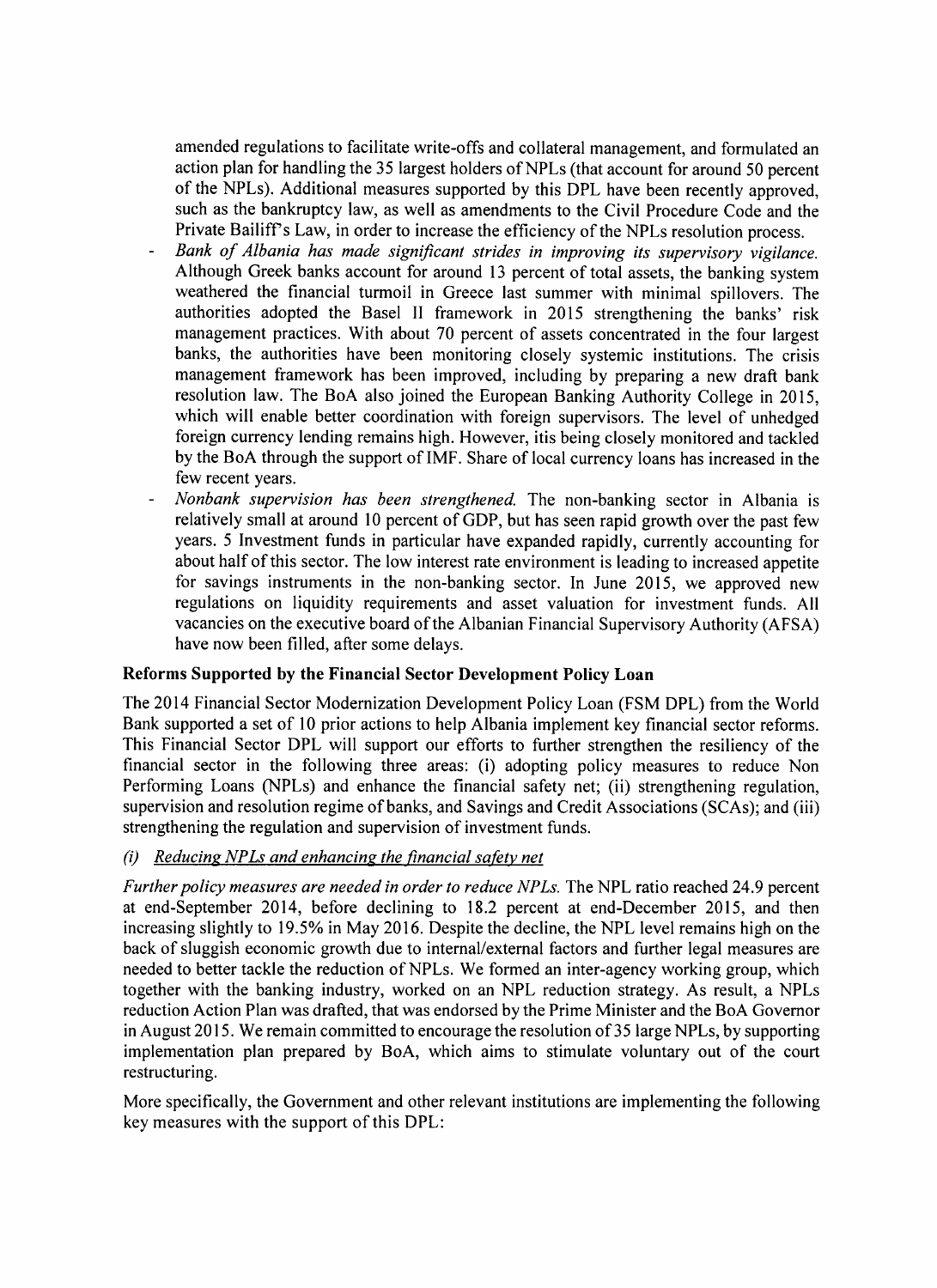- *The Parliament approved a new Bankruptcy Law to strengthen the insolvency regime.* Although Albania has a reasonably modem insolvency framework on paper, it has been scarcely used as a means to resolve NPLs. Albania's main bankruptcy law was outdated. Insolvency administrators and commercial judges are unprepared to hear complex restructuring cases and whenever the insolvency law is used, the process is quite slow and cumbersome. An efficient insolvency system helps improve access to credit **by** establishing predictable mechanisms for resolving distress. In addition, an efficient exit system is significant for growth, since it serves to free up both entrepreneurs and capital to move on to more productive activities. The reformed insolvency framework: (i) strengthens creditors' rights, including to ensure further creditor participation in the process and an adequate regime of priorities; (ii) contemplates an expedited reorganization mechanism that allows court confirmation of workouts ("pre-packaged plans" or "pre-packs"); (iii) allows for post-filing financing; (iv) improves the reorganization process and (v) simplifies and strengthens the system of avoidance actions against fraudulent transactions.. **A** number of regulations should be issued afterwards in order to implement the law, especially with regards to insolvency administrators.
- *The Parliament approved amendments to the Civil Procedure Code and the Private Bailiffs* Law introducing new private bailiff reforms to expedite collateral executions. Important impediments for collateral execution and **NPL** resolution remained as a result of poorly regulated private bailiffs. Several meetings between the Bailiffs' Chamber and the **AAB** have taken place to discuss some of the issues highlighted below, which have been identified as problematic. Several laws and regulations have been amended in accordance with international good practices with regards to the operations and practices of private bailiffs, and supported **by** this DPL. The Civil Procedure Code was amended as well as Law No. **10031** (Private Bailiffs Law), indicating that the MoF and the MoJ have the authority to regulate not only the 'fees' of the private bailiffs but also the 'type of compensation', including the 'success fee' for the private bailiffs. Finally, an amended Instruction should be issued to align bailiffs' fees with the success in their recovery, and since both banks and bailiffs demanded more clarity and consistency in the private bailiff regulation. We expect that **by** March **2018,** the ratio of NPLs to total loans declines significantly.
- *The improvement of the audit oversight system has required amendments to the Law on Audit.* The **2009** Law on Audit established a foundation for an audit oversight system, through creation of a Public Oversight Board (POB). However, due to resources and capacity constraints, the POB was not able to fulfil its oversight and quality assurance duties to effectively influence the quality of audits. The POB had no legal status and no executive staff or reliable funding source. In addition, the independence of the board members needed to be enhanced, as well as representation of the financial sector regulators in the board. The need for a more independent and well-functioning POB is a requirement of the **EU** Statutory Audit Directive (as amended in 2014) and the new Regulation on PIE audits, which Albania has committed to transpose. The approved amendments to the Law on Audit have corrected the above mentioned deficiencies, the most critical of which are: (i) the establishment of a POB executive legal entity (possibly under the existing umbrella of National Accounting Council), and (ii) a system of adequate funding to enable hiring qualified inspectors for audit quality. We expect that **by** March **2018,** a functional, and funded POB, independent from the audit profession is established, with the capacity to improve audit quality of PIEs.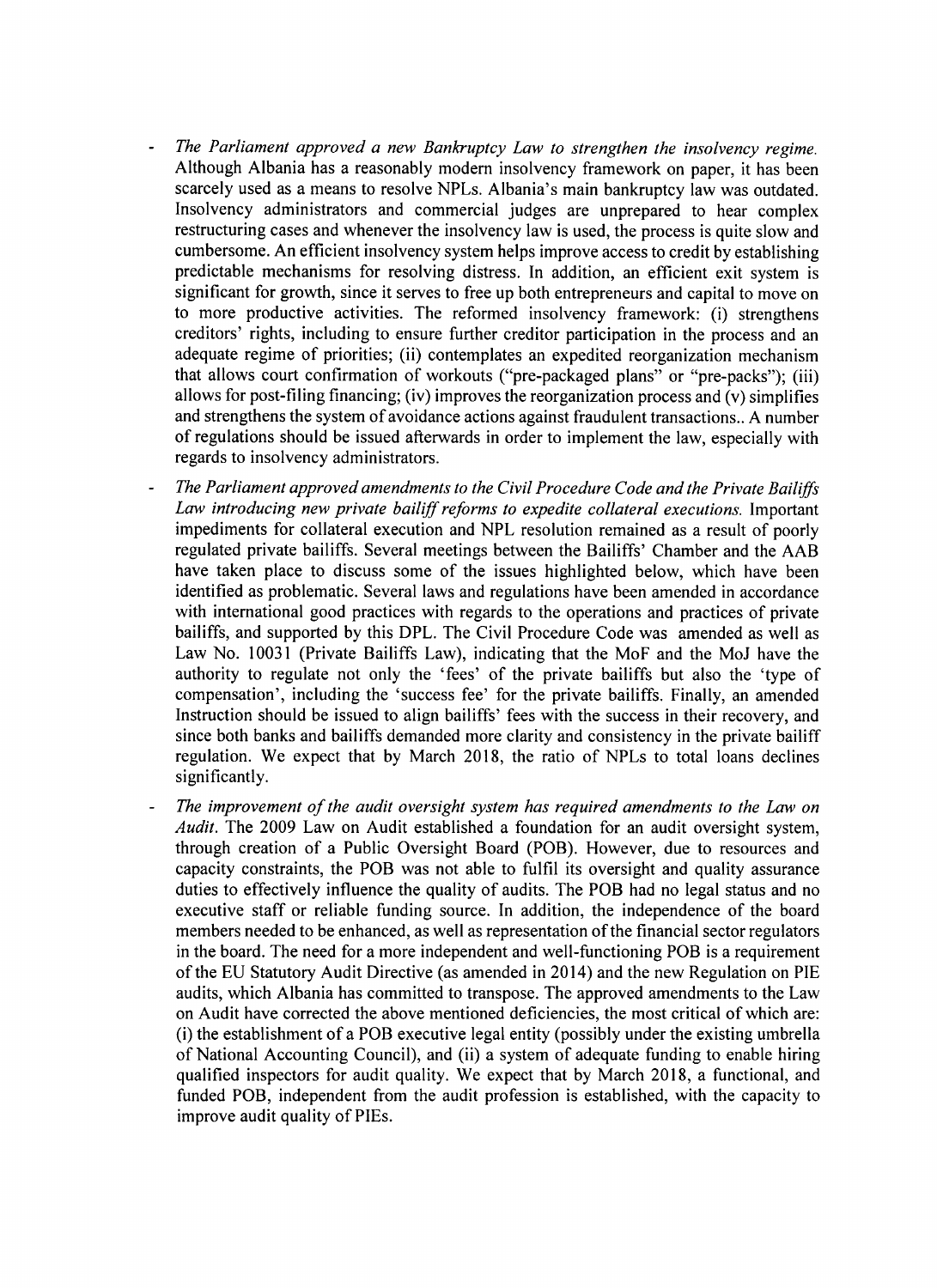- The Parliament approved amendments to the Deposit Insurance Law to extend coverage *to legal entities.* Albania's deposit insurance system is largely based on modem principles, and recent reforms have strengthened the legal framework in compliance with **EU** guidance. The **ADIA** law was amended in 2012 to address a key set of reforms: (i) to extend coverage to SCAs with an initial government contribution of Lek **50** million for a separately administered deposit insurance fund; (ii) to eliminate the practice of setting off any insured deposit payment against any liabilities owed to the bank, thereby facilitating a prompt payout after intervention **by** BoA; (iii) to exempt **ADIA** from public procurement policies when exercising its compensation function; (iv) to provide **ADIA** with the authority to levy a special contribution on banks if needed to replenish its fund; and (v) to expand ADIA's powers to include the ability to contribute to a purchase and assumption or bridge bank resolution. Additional amendments aimed to enhance, interalia: (i) ADIA's budgetary independence and enforcement powers; (ii) its efficiency in deposit payout; (iii) its reserve management requirements; (iv) legal protection for **ADIA** staff; and (v) to define the level of coverage and premiums for SCAs. Despite improvements, coverage for legal entities was lacking. The absence of coverage for small enterprises was a material weakness in the safety net for depositors, as it contravened a primary objective of deposit insurance-to protect small, financially unsophisticated depositors-as well as European Union guidance on coverage. We expect that **by** March **2018, 100** percent of eligible legal entities' deposits are insured up to the limit of **2,500,000** lek.
- *(ii) Strengthening regulation, supervision and resolution regime of banks, Savings and Credit Associations (SCAs)*

*Policy reforms in this pillar aim to strengthen the resolution regime for banks, and the legal, regulatory and supervisory framework of SCAs.* There is a need for the establishment of a new resolution framework for banks, for which normal insolvency (liquidation) is not an option because of financial stability reasons and the provision of critical functions. **A** designated resolution authority needs to have resolution tools and powers so that they may take steps to preserve the critical functions of a bank in resolution and impose losses on the existing holders of its liabilities. Post-resolution steps are also important – including the restructuring of firms and providing compensation to creditors where they have been treated worse in resolution than they would have been had the firm been put into insolvency. Considering the actual stage of the development of the SCAs sector and issues identified **by** the Authorities, the SCAs supervisory and regulatory framework has been strengthened and the sector has consolidated.

More specifically, the Government and Bank of Albania are implementing the following key measures with the support of this operation:

**-** *Parliament will approve a Bank Resolution Law.* Albania's banking supervision system is largely based on modern principles, and recent reforms have strengthened the legal framework, but significant gaps remain in the resolution framework. The legal system for resolving distressed banks is based on "early intervention" via conservatorship and an administrative based banking liquidation system. Moreover, the BoA has developed a comprehensive internal bank conservatorship and liquidation manual to support decision making. However, important gaps remain in the legal framework. Under conservatorship, BoA can only override shareholder rights to transfer to a bridge bank, but not with a view to execute a P&A (they are only "frozen"). Hence, BoA can only "order" shareholders to sell all or part of a bank's assets, but bank shareholders are still bound **by** company law **-** and thus may not respond to BoA "orders".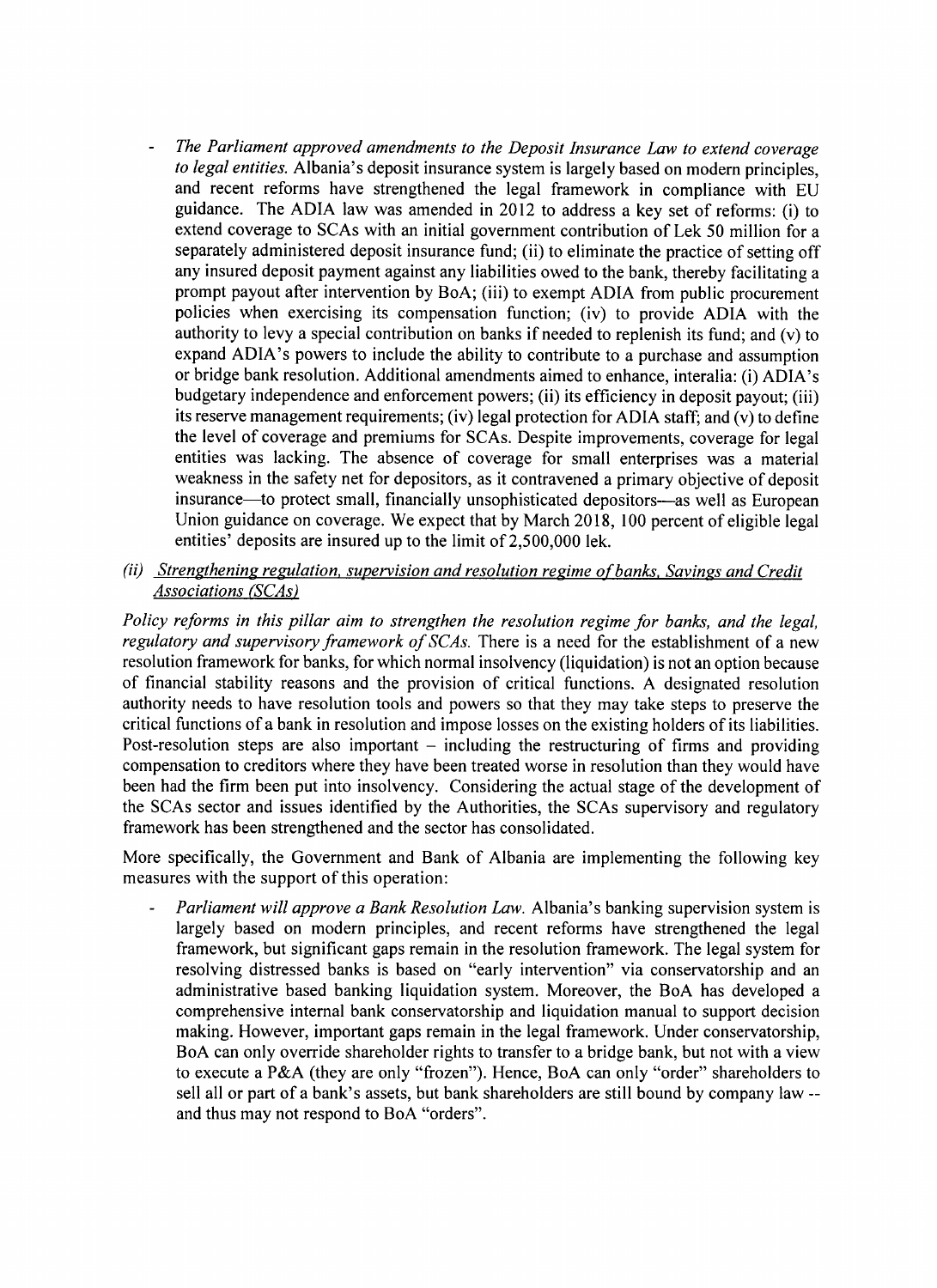- Furthermore, the parameters triggering BoA intervention are not aligned with international standards. There is no clarity in the legal framework with regards to the resolution authority, or on the issue of financing "resolution" apart from possible **ADIA** support. In view of a potential conflict of interests within the supervisory authority deciding on the application of resolution tools, the creation of a separate "resolution authority" seems adequate. In addition to gaps in the legal framework, several internal procedures are also lacking, such as the ex-ante preparation of a P&A in order to ensure the franchise value is kept, and lack of a P&A draft template, or an internal toolkit for the assessment of the least cost tests. In addition, bank specific assessments (resolution plans) should be prepared exante in order to ensure that banks can be resolved either via liquidation or the application of resolution tools (i.e. a P&A or a bridge bank).
- *Given the limitations of the current legal framework on bank resolution, a new bank resolution law in accord with international good practice would be a significant step forward.* Such a law would ensure, inter alia: (i) a proper institutional set up and functional separation of powers between supervision and resolution ("resolution authority"); (ii) early and decisive intervention **by** the authorities, **by** identifying adequate triggers for early intervention, the application of resolution tools and liquidation; (iii) banks taking appropriate actions themselves when conditions deteriorate (utilizing recovery plans for example); (iv) banks are resolvable and ex-ante resolution plans are prepared; (v) continuity of critical functions for banks of "public interest;" and (vi) banks can either be restored or exit the market, as a principle, without the use of public money. We expect that **by** March **2018** a dedicated resolution unit is established in BoA.
- *BoA has completed the annual evaluation of systemic banks' Recovery Plans for 2015.* The BoA developed mandatory guidelines in 2014 requiring banks to adopt annual recovery plans and submit them during **2015** to BoA for assessment. As highlighted **by** international standards adopted in the wake of the financial crisis, the adoption of Recovery and Resolution Plans (RRPs) is one of the essential instruments for effective crisis preparedness and management. The BoA assessed, for the first time, the recovery plans of the **7** designated "systemically important banks" at end-2015. In assessing these plans, the BoA developed an internal methodology for assessing and verifying the adequacy of qualitative and quantitative recovery indicators, the impact of the proposed recovery action on banks' capital, liquidity, leverage, and other financial indicators, and the range of financial stress scenarios used in the plans. After the enactment of the Bank Resolution Law, the BoA will issue new enhanced regulation for "Guidelines on Recovery and Resolution Plans", aligned with the EBA's technical standards and guidelines. We expect that **by** March **2018,** systemic banks submit annual recovery plans in accordance with the enhanced regulation for "Guidelines on Recovery and Resolution Plans", issued **by** BoA.
- *The Parliament has approved a new SCAs Law.* The legal, regulatory and supervisory framework did not provide adequate rules for governance and risk management, while its provisions regarding supervision, corrective measures and resolution did not assign adequate powers to the authorities. In addition, the framework did not provide incentives for the consolidation of a **highly** fragmented sector and it did not recognize the crucial role the Credit Unions in supporting the administration and management of the small SCAs, which did not have the professional capacity to comply with applicable financial sector regulations and standards. The approval of a new **SCA** legislation and supporting regulations, coupled with a more robust supervision framework, have addressed these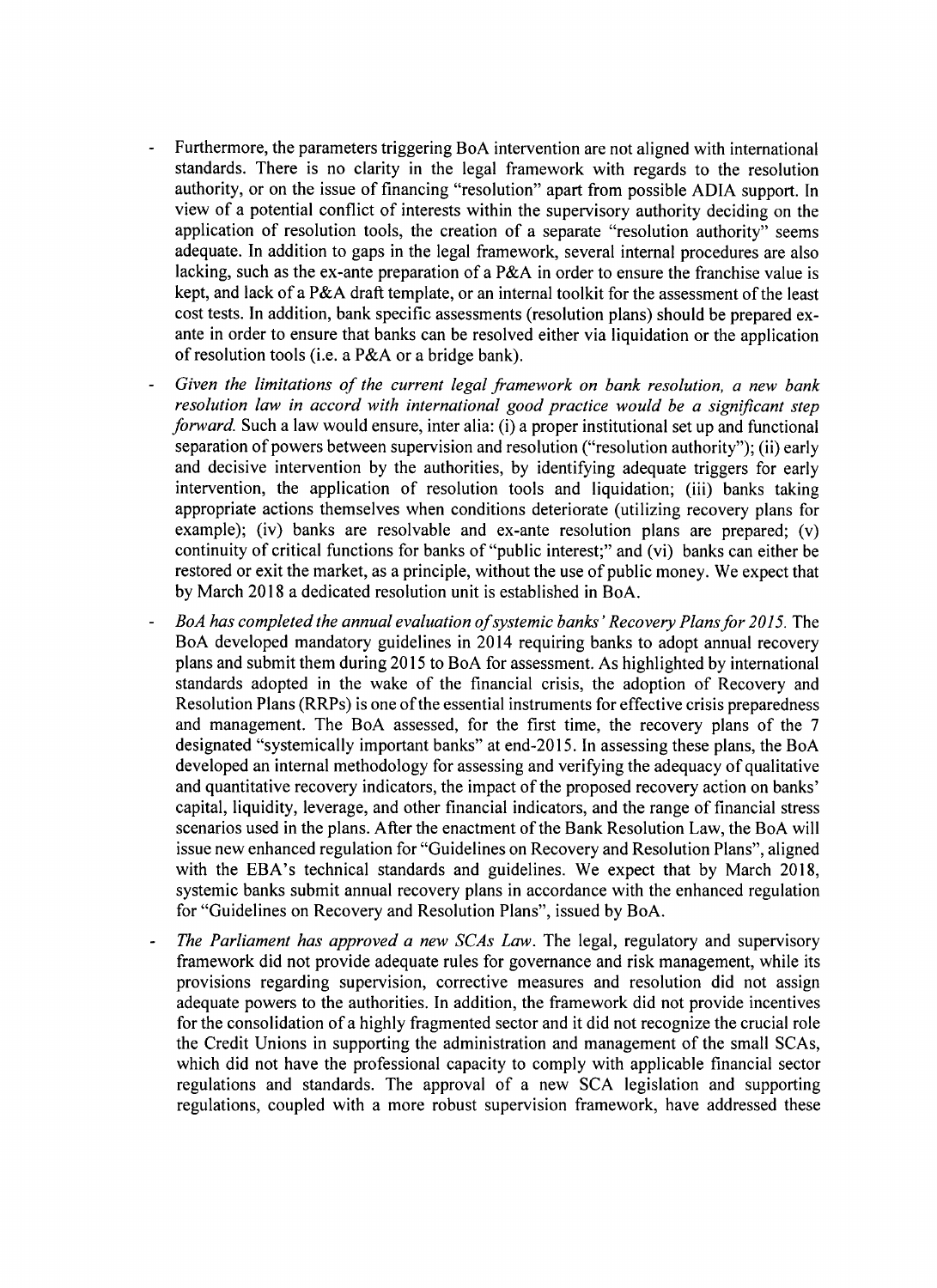issues. The new framework has guided the sector towards consolidation, with fewer and stronger entities that are adequately supervised and able to diversify and expand their services to underserved regions.

- *The new legislation for the SCAs has provided incentives for the consolidation of the SCA sector, established an adequate supervisory framework, and enhanced the governance of the sector.*
- *The Bank of Albania Supervisory Council adopted new licensing, reporting, and supervision regulations for SCAs in support of a stronger regulation, supervision and consolidation of the sector,* including in the following areas: (i) new licensing provisions; (ii) an enhanced supervision and reporting framework based on a risk-based approach including a stronger and more systematic oversight to foster the financial soundness of the SCAs; (iii) strengthened governance provisions in terms of internal statutes, governing bodies to enhance the sustainability of the system; and (iv) adequate provisions for BoA to address weak or non-viable SCAs. We expect that **by** March **2018,** the sector of SCAs has consolidated to less than 20, and half of the SCAs have been subject to BoA's on-site inspections based on the new regulatory framework.

#### *(iii) Strengthening regulation and supervision of investment funds*

The Government and other relevant institutions are implementing the following key measures with the support of this DPL:

- *The Parliament approved amendments to the Collective Investment Undertakings Law in order to strengthen AFSA's enforcement powers.* The fast growing investment funds industry, which has added to the systemic vulnerabilities of the financial sector, obliges the **AFSA** to improve its risk management enforcement powers to undertake quick remedial measures. Following recommendations from the **FSAP,** and supported **by** the 2014 **FSM** DPL, a set of amendments to three separate laws were approved **by** Parliament in 2014, which substantially increased the independence of **AFSA.** In the interim, the legal base for investment funds enforcement powers needed to be upgraded to equip the **AFSA** with the necessary authority to intervene as may be necessary. The legal amendments have enabled the **AFSA** to: (i) issue a regulation that defines minimal requirements for risk management systems at IFs management companies; and (ii) suspend the funds' units redemption if warranted **by** specific market circumstances. In principle, in periods of loss of confidence in the financial industry, the financial system could suffer from an acute lack of liquidity. The investment funds management companies need to raise adequate risk identification and mitigation systems in order to be prepared with stressed situations. In the possible case that the investment fund management company is forced to sell government securities in an illiquid market, it will not receive realistic prices, which is not in the interest of investors. Suspending redemptions is a temporary decision taken only in extraordinary circumstances and until the market liquidity is restored. The Collective Investment Undertakings Law has been amended to empower **AFSA** to require and enforce adequate risk management arrangements and allow suspension of units redemption **by** companies, as approved or forced **by AFSA.**
- **-** *AFSA has adopted new regulations on liquidity management and mark-to-market valuations.* While the investment funds helped to diversify holdings of government securities in the financial system, their fast growth gives rise to higher risks. The diversification of government debt ownership lessens the risks from the financial